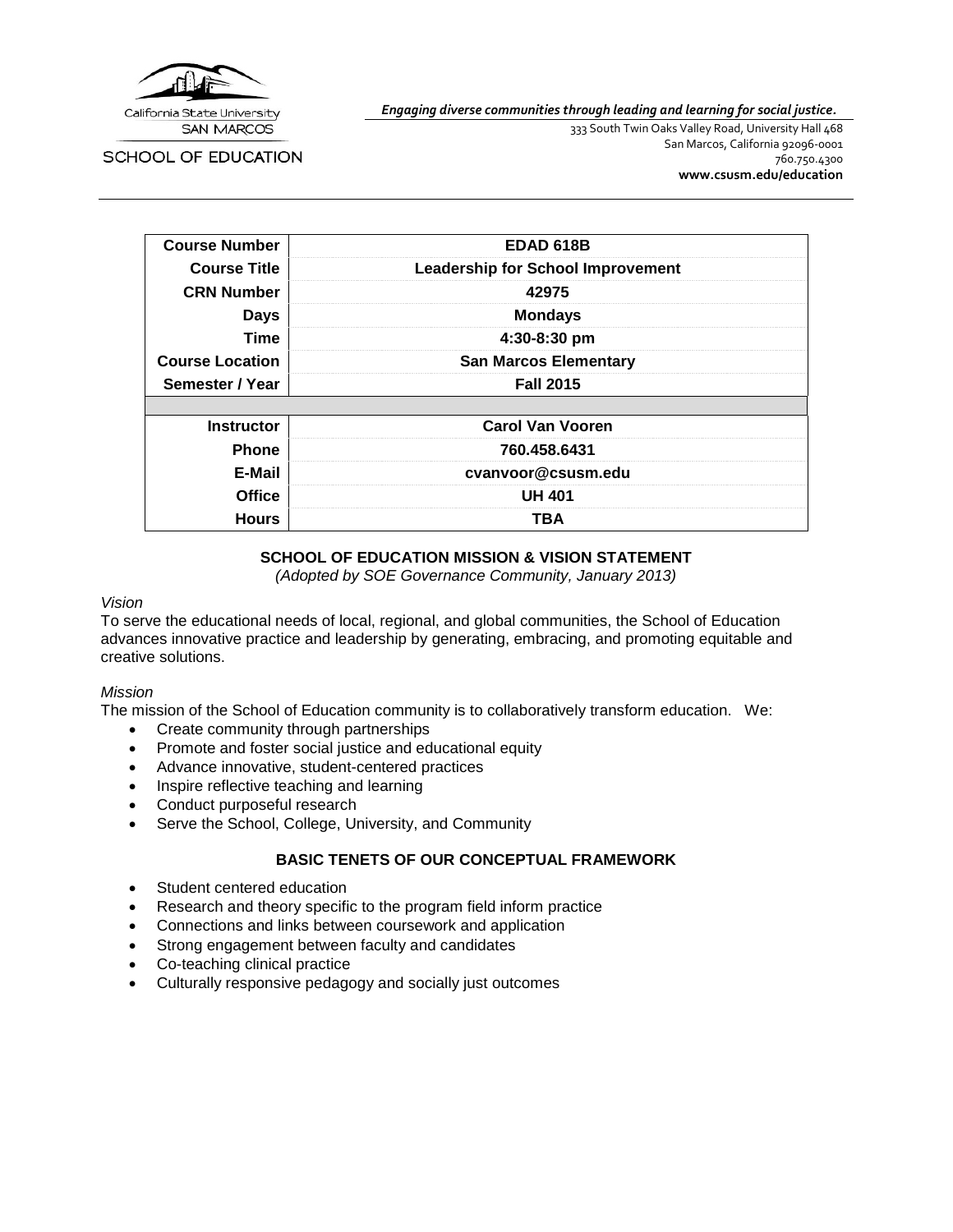#### **COURSE DESCRIPTION**

Catalog: Candidates learn how to identify, generate, and use data to make decisions about pedagogy and adjustment of instructional policies and procedures. The effective use of assessment data from the classroom, as well as from system-wide sources, in establishing and using accountability systems is addressed. May not be taken for credit by students who have received credit for EDAD 636. Enrollment restricted to students who have obtained consent of Program Coordinator.

Instructor: This course builds candidate skills and knowledge in selecting and using data in identifying what is working, diagnosing needs, and researching opportunities for school improvement leadership using appropriate and effective theories and strategies. The course provides multiple opportunities for each candidate to learn, practice, and reflect on school improvement leadership.

#### **Course Prerequisites**

*This course is part of continued progression in the Educational Administration program*

#### **Course Objectives**

The course objectives, assignments, student learning outcomes, and assessments have been aligned with the following CTC standards:

#### **Category C: School Improvement Leadership**

#### **CAPE 9 (**California Administrative Performance Expectations)**: Working with Others to Identify Student and School Needs, and Developing a Data-Based School Growth Plan**

The principal understands and implements strategies to institute, manage, and evaluate a school change process, including facilitating the development of a data-based school growth plan. The principal involves, encourages and supports multiple constituencies in sharing and using data to assess and diagnose instructional needs, define student, staff and community goals for continuous improvement, and collaboratively design the school growth plan consistent with the school's vision and goals. The principal uses technology effectively to help support and manage the school growth and improvement processes.

#### **CAPE 10: Implementing Change Strategies Based on Current, Relevant Theories and Best Practices in School Improvement**

The principal is knowledgeable about theories and strategies as well as best practices related to school improvement and the management of change to accomplish the school growth plan. The principal determines an appropriate evaluation process to document progress towards achieving the school growth plan and is able to work collaboratively with others to identify and make needed changes based on multiple sources of data, including student outcomes.

#### **CAPE 11: Identifying and Using Available Human, Fiscal, and Material Resources to Implement the School Growth Plan**

The principal is knowledgeable about a wide range of resources to help implement the school growth plan, including but not limited to human, fiscal, and material resources. The principal identifies and seeks additional resources as needed from a variety of sources both within and outside of the local community to support the implementation of the school growth plan.

#### **CAPE 12: Instituting a Collaborative, Ongoing Process of Monitoring and Revising the Growth Plan Based on Student Outcomes**

The principal uses strategies for continuous progress monitoring of the school's growth plan and outcomes, and collaboratively engages others in the school community in using those data for updating the school growth plan as needed. The principal engages all members of the school community on an ongoing basis in reflecting about student outcomes.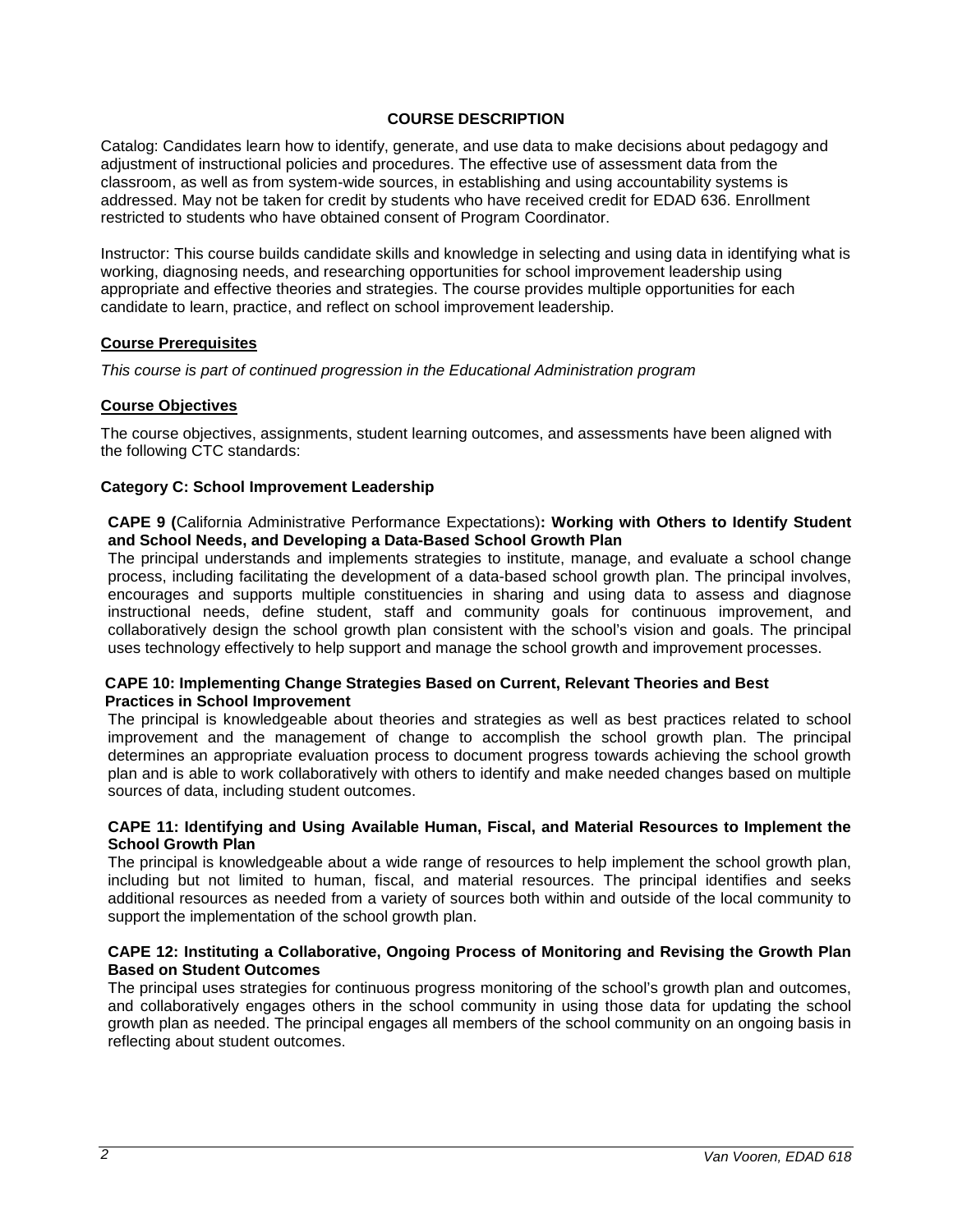# **Credit Hour Policy Statement**

Per the University Credit Hour Policy:

• Students are expected to spend a minimum of two hours outside of the classroom each week for each unit of credit engaged in learning.

#### **REQUIRED TEXTS, MATERIALS AND ACCOUNTS**

Marzano, R., Warrick, P., & Sims, J. (2014). *A handbook for high reliability schools*. Bloomington, IN: Marzano Research Laboratory.

### **COURSE LEARNING OUTCOMES**

Upon successful completion of this course, candidates will be able to:

- Demonstrate knowledge of the changing political, fiscal, and student needs in the Era of Accountability, including Common Core assessment and reporting.
- Demonstrate written and oral communication to express data outcomes to the various stakeholders, especially that of low-achieving demographic groups.
- Use research-based data to develop and present a plan of school improvement for a documented achievement gap in a school case study.
- Deliver professional development on school improvement by training cohort peers on the wide variety of testing instruments used in the schools such as the California English Language Development Test (CELDT), psychological tests, and tests of basic skills.
- Demonstrate knowledge of the change process in proposing recommendations for school improvement.

# **MA IN EDUCATION PROGRAM STUDENT LEARNING OUTCOMES (PSLO)**

The Master of Arts in Education Program assesses four (4) Program Student Learning Outcomes (PSLO). **PSLO 1: Professional Dispositions** (EDAD 610, EDAD 618A, EDAD 620)

**PSLO 2: Leadership Skills** (EDAD 620)

**PSLO 3: Analyze Research** (EDUC 622)

**PSLO 4: Integrate Research** (EDUC 698)

### **PSLO 1: Professional Dispositions**

*Demonstrate interaction and communication skills that reflect professional dispositions and ethics, such as respect for diversity, educational equity, collaboration, and social justice.* In the General Option MA Program PSLO 1 is assessed using a Professional Disposition Rubric in EDAD 610, EDAD 618A, and EDAD 620 and prior to enrollment in EDUC 698. The Educational Administration Master of Arts Program assesses candidates' professional dispositions four times over the course of the program. The assessments include self-assessment as well and course instructor ratings. Candidates must complete this PSLO before advancing to candidacy and enrolling in EDUC 698.

#### **PSLO 2: Leadership Skills**

*Apply leadership skills to advance the profession.* In the Ed Admin MA Program, PSLO 2 is assessed in class EDAD 620 with the Final Portfolio Assignment, using a rubric provided in the Portfolio and Field Experience Handbook.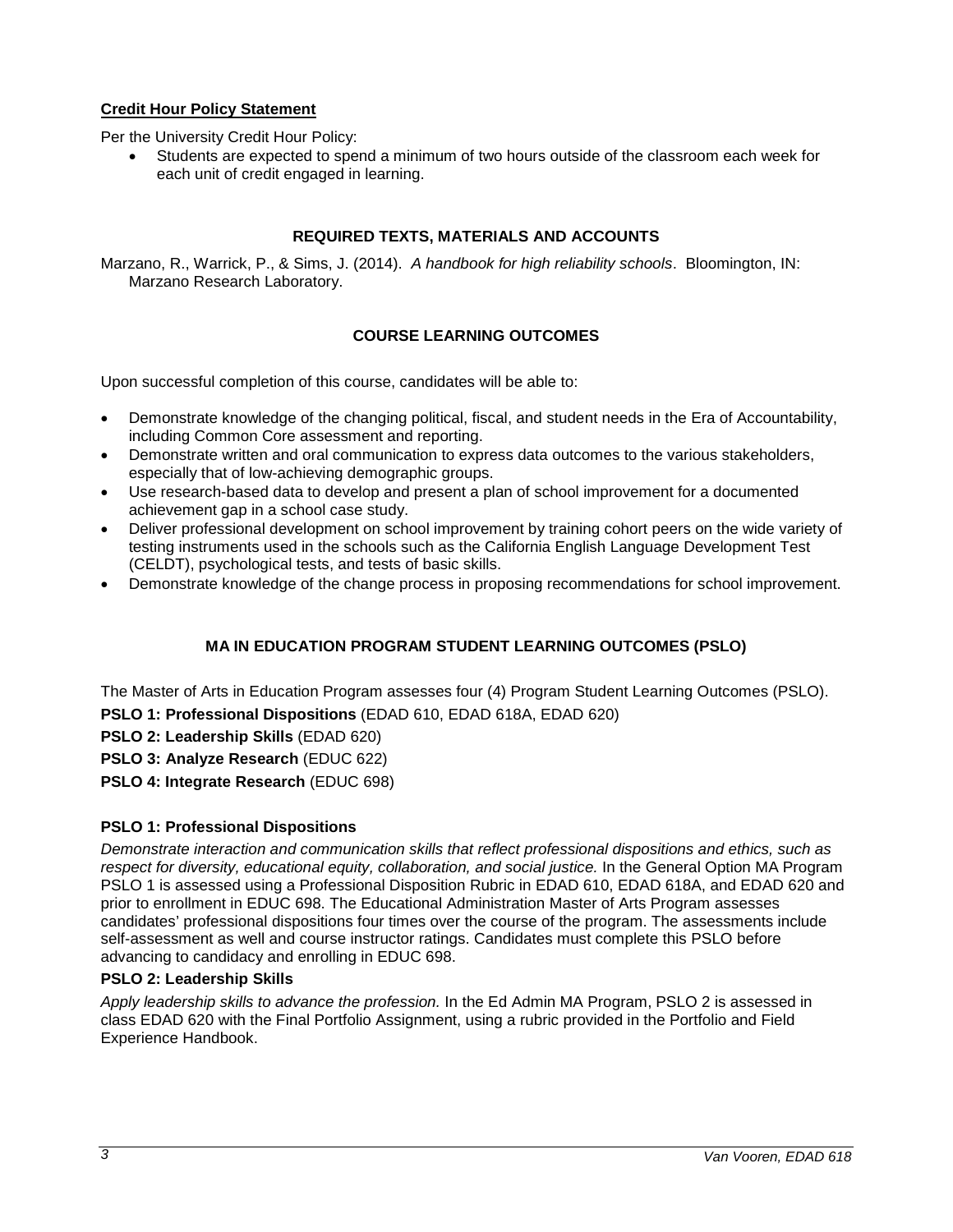## **PSLO 3: Analyze Research**

*Analyze educational and/or professional research.* In EDUC 622: Research Methods in Education, candidates complete a formal paper to summarize and critique an empirical research study. Instructors evaluate the assignment with the use of the Graduate Writing Assessment Requirement (GWAR) Rubric. Candidates have three attempts to pass this PSLO with a minimum of 10 out of 16 points on the GWAR rubric.

### **PSLO 4: Integrate Research**

*Integrate research and evidence-based practices into educational and professional settings.* The candidates are assessed on their ability to integrate research and evidence-based practices into educational and professional settings through the thesis and thesis defense.

### **Assessment of Professional Dispositions**

Assessing a candidate's dispositions within a professional preparation program is recognition that teaching and working with learners of all ages requires not only specific content knowledge and pedagogical skills, but positive attitudes about multiple dimensions of the profession. The School of Education has identified six dispositions – social justice and equity, collaboration, critical thinking, professional ethics, reflective teaching and learning, and life-long learning — and developed an assessment rubric. For each dispositional element, there are four levels of performance at the Master's level - *unacceptable*, *approaches target, meets target*, and *advanced target*. The description and rubric for the four levels of performance offer measurable behaviors and examples.

The assessment is designed to provide candidates with ongoing feedback for their growth in professional dispositions and includes self-assessments by the candidate. The dispositions and rubric are presented, explained and assessed in three designated courses (EDAD 610, EDAD 618A, and EDAD 620) in the Ed Admin Master of Arts in Education Program and again prior to advancement to candidacy and enrollment in EDUC 698. Based upon assessment feedback candidates will compose a reflection and an action plan for improvement. Candidates are expected to meet the level of *advanced target*.

### **GENERAL CONSIDERATIONS**

### **School of Education Attendance Policy**

Due to the dynamic and interactive nature of courses in the School of Education, all candidates (course participants) are expected to attend all classes and participate actively. At a minimum, candidates (course participants) must attend more than 80% of class time, or s/he may not receive a passing grade for the course at the discretion of the instructor. Individual instructors may adopt more stringent attendance requirements. Should the candidate (course participants) have extenuating circumstances, s/he should contact the instructor as soon as possible. *(Adopted by the COE Governance Community, December, 1997).*

### **CSUSM Academic Honesty Policy**

Students will be expected to adhere to standards of academic honesty and integrity, as outlined in the Student Academic Honesty Policy. All assignments must be original work, clear and error-free. All ideas/material that are borrowed from other sources must have appropriate references to the original sources. Any quoted material should give credit to the source and be punctuated accordingly.

Academic Honesty and Integrity: Students are responsible for honest completion and representation of their work. Your course catalog details the ethical standards and penalties for infractions. There will be zero tolerance for infractions. If you believe there has been an infraction by someone in the class, please bring it to the instructor's attention. The instructor reserves the right to discipline any student for academic dishonesty, in accordance with the general rules and regulations of the university. Disciplinary action may include the lowering of grades and/or the assignment of a failing grade for an exam, assignment, or the class as a whole.

Incidents of Academic Dishonesty will be reported to the Dean of Students. Sanctions at the University level may include suspension or expulsion from the University.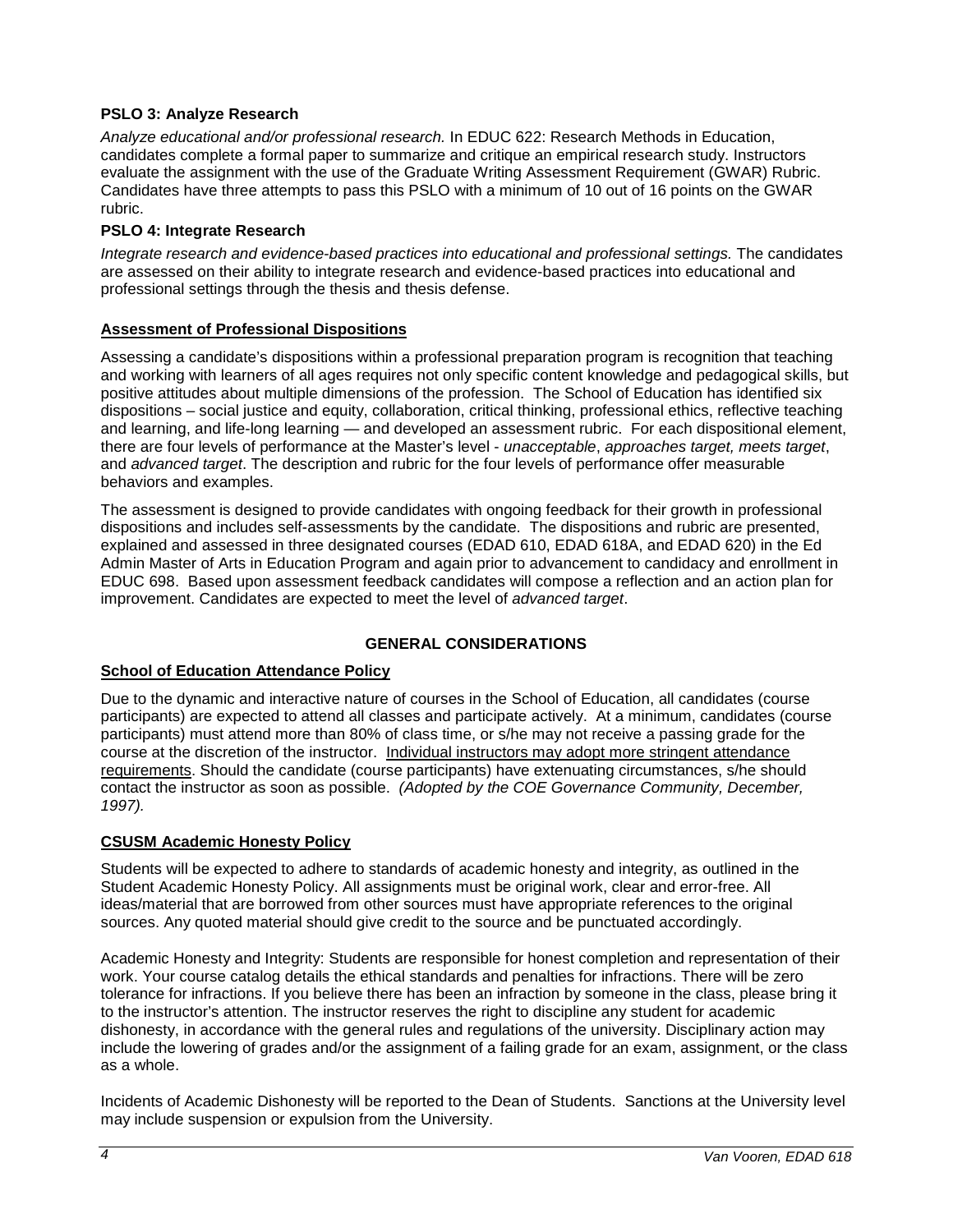Refer to the full Academic Honesty Policy at: [http://www.csusm.edu/policies/active/documents/Academic\\_Honesty\\_Policy.html](http://www.csusm.edu/policies/active/documents/Academic_Honesty_Policy.html)

# **Plagiarism**

As an educator, it is expected that each candidate (course participant) will do his/her own work, and contribute equally to group projects and processes. Plagiarism or cheating is unacceptable under any circumstances. If you are in doubt about whether your work is paraphrased or plagiarized see the Plagiarism Prevention for Students website [http://library.csusm.edu/plagiarism/index.html.](http://library.csusm.edu/plagiarism/index.html) If there are questions about academic honesty, please consult the University catalog.

#### **Students with Disabilities Requiring Reasonable Accommodations**

Students with disabilities who require reasonable accommodations must be approved for services by providing appropriate and recent documentation to the Office of Disabled Student Services (DSS). This office is located in Craven Hall 4300, and can be contacted by phone at (760) 750-4905, or TTY (760) 750- 4909. Students authorized by DSS to receive reasonable accommodations should meet with their instructor during office hours or, in order to ensure confidentiality, in a more private setting.

### **All University Writing Requirement**

This course meets the university's writing requirement of at least 1700 words (2 units). Students are expected to use academic writing style consistent with graduate level courses. Written assignments will include out of class assignments as well as in class assignments.

### **Use of Technology**

Candidates (Course participants) are expected to demonstrate competency in the use of various forms of technology (i.e. word processing, electronic mail, Moodle, use of the Internet, and/or multimedia presentations). Specific requirements for course assignments with regard to technology are at the discretion of the instructor. Keep a digital copy of all assignments for use in your teaching portfolio. All assignments will be submitted online, and some will be submitted in hard copy as well. Details will be given in class.

#### **Electronic Communication Protocol**

Electronic correspondence is a part of your professional interactions. If you need to contact the instructor, email is often the easiest way to do so. It is my intention to respond to all received e-mails in a timely manner. Please be reminded that e-mail and on-line discussions are a very specific form of communication, with their own nuances and etiquette. For instance, electronic messages sent in all upper case (or lower case) letters, major typos, or slang, often communicate more than the sender originally intended. With that said, please be mindful of all e-mail and on-line discussion messages you send to your colleagues, to faculty members in the School of Education, or to persons within the greater educational community. All electronic messages should be crafted with professionalism and care.

Things to consider:

- Would I say in person what this electronic message specifically says?
- How could this message be misconstrued?
- Does this message represent my highest self?
- Am I sending this electronic message to avoid a face-to-face conversation?

In addition, if there is ever a concern with an electronic message sent to you, please talk with the author in person in order to correct any confusion.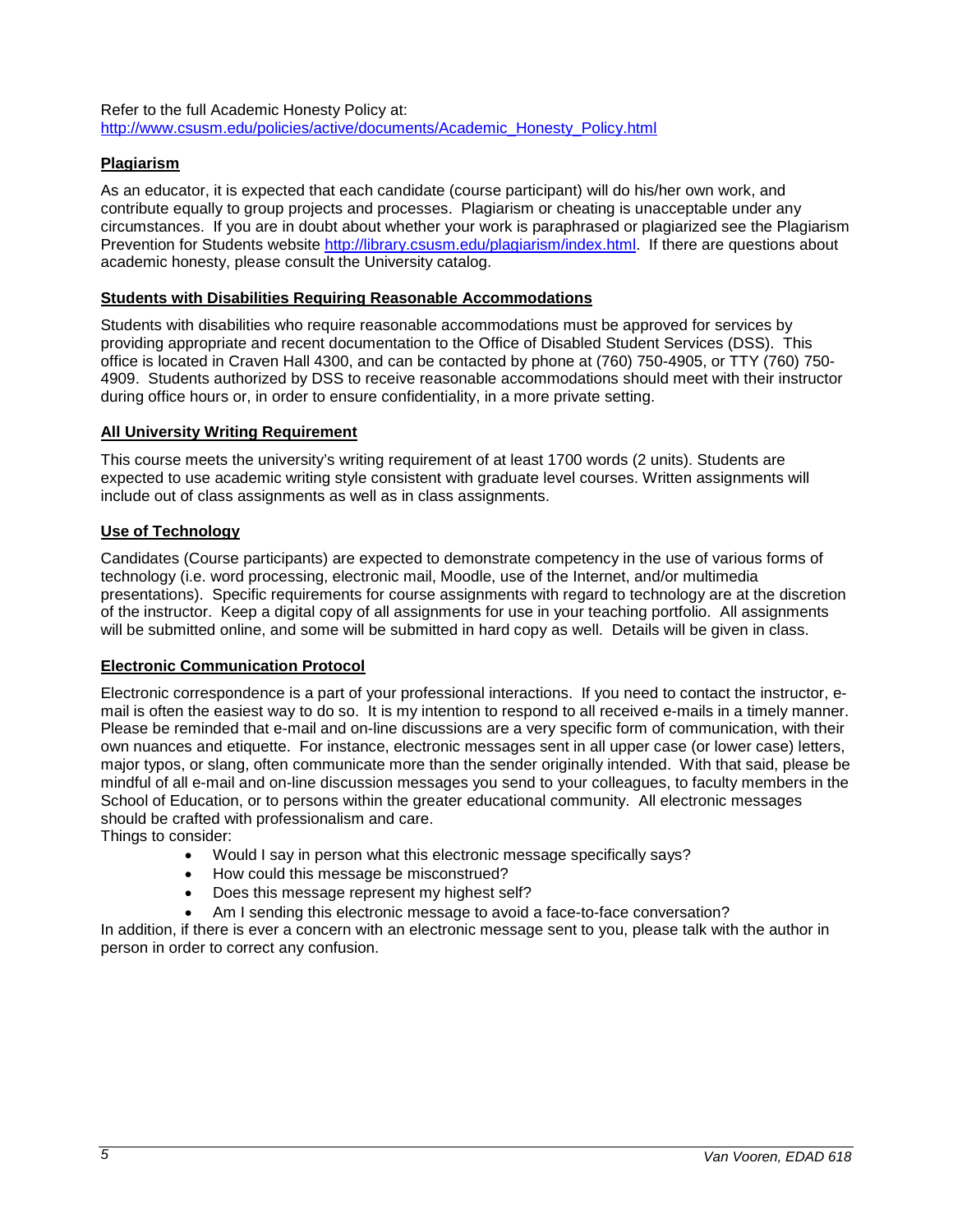# **COURSE REQUIREMENTS AND GRADED COURSE COMPONENTS**

### **Grading Standards**

#### **The following factors will be considered in determining a final grade:**

| <b>Assignment</b>                                                                                                                                                                                                                                                                                                                                                                                                                                                                                                                                                | Due date                   | <b>Grade points</b>     |
|------------------------------------------------------------------------------------------------------------------------------------------------------------------------------------------------------------------------------------------------------------------------------------------------------------------------------------------------------------------------------------------------------------------------------------------------------------------------------------------------------------------------------------------------------------------|----------------------------|-------------------------|
| Participation and engagement:<br>Students will complete a brief KWL chart each week based on<br>assigned readings to pose an inquiry with a small group in class<br>discussions.                                                                                                                                                                                                                                                                                                                                                                                 | On-going                   | 25                      |
| <b>Current events:</b><br>Three times during the semester students will contribute to an<br>online threaded discussion on current events related to K-12<br>school improvement. Respond to two other postings for full<br>credit.                                                                                                                                                                                                                                                                                                                                | Nov. 9, Nov. 23,<br>Dec. 7 | 5 points each $=$<br>15 |
| 618A Assignment Part Two: Compare school or district data<br>you collected with the "best practices" research from your (or your<br>colleague's) annotated bibliography.                                                                                                                                                                                                                                                                                                                                                                                         | <b>Nov. 16</b>             | 20                      |
| Develop a culturally proficient action plan<br>Write a culturally proficient action plan from the Local Control<br>Accountability Plan or Single Plan for Student Achievement<br>format that addresses the gaps revealed in your research of your<br>demographic group. Focus on improving student achievement<br>through instructional strategies that meet the needs of all<br>learners. If your school is a model of student achievement with<br>no gap in achievement scores, write how your current data and<br>support systems exemplify good instruction. | <b>Nov. 30</b>             | 20                      |
| Power Point or other type presentation:<br>Prepare and present a 5 minute summary<br>of your Action Plan as you would for a leadership team at your<br>school site. Bring handouts to share with classmates.                                                                                                                                                                                                                                                                                                                                                     | Dec. 7                     | 20                      |
| <b>Total</b>                                                                                                                                                                                                                                                                                                                                                                                                                                                                                                                                                     |                            | 100                     |

Note: All assignments must be submitted electronically on Cougar Courses on or before due dates and times.

### **Grading Standards**

Final course grades will be based on the following grading scale:

 $A = 93% - 100%$ A- = 90% - 92% B+ = 87% - 89% B = 83% - 86% B- = 80% - 82%  $C+= 77\% - 79\%$  $C = 73% - 76%$  $C - 70\% - 72\%$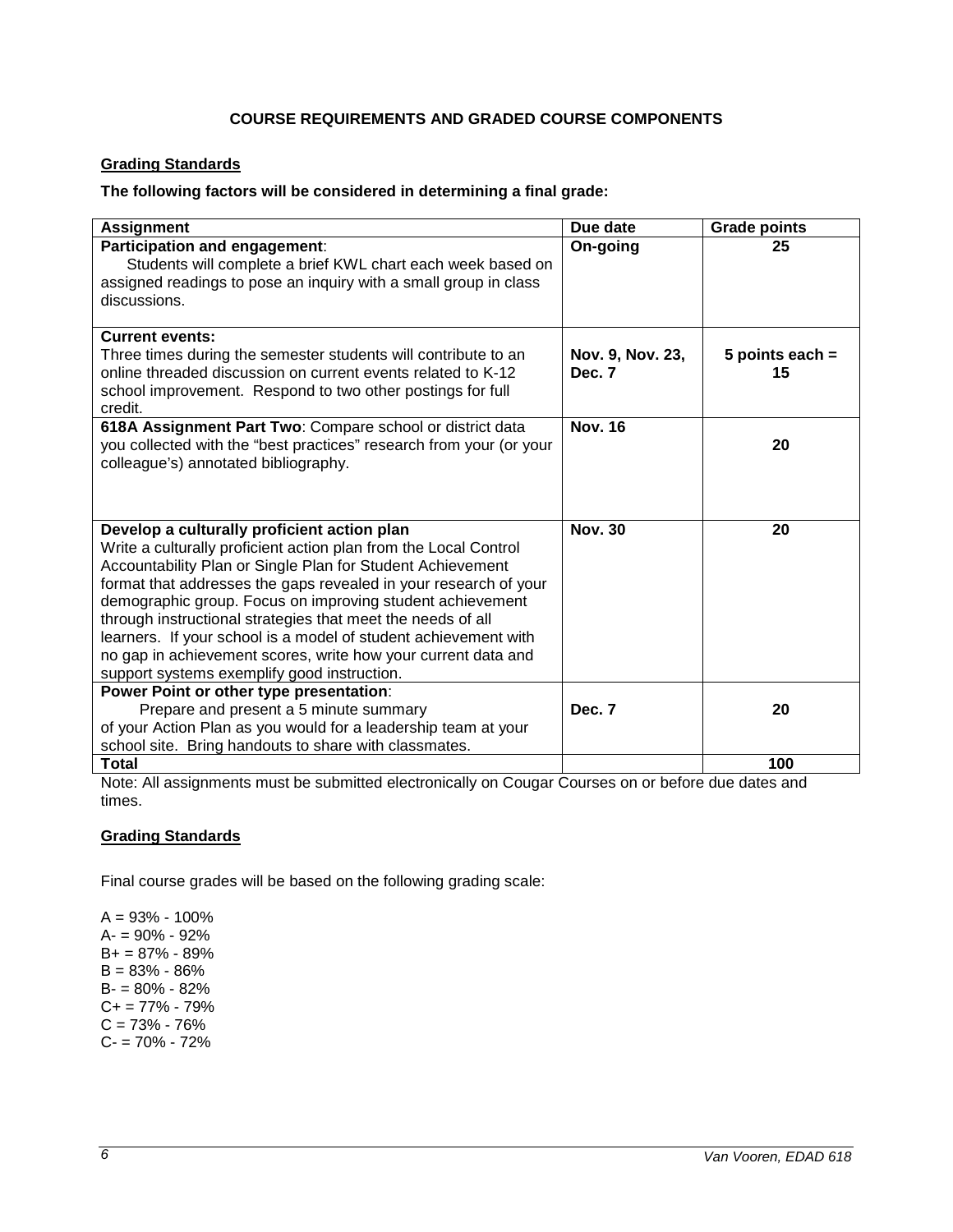## **Policy on Late/Missed Work**

Assignments are given based on expectations of "mastery" of the content and academic format for the assignments. Based on the instructor's early grading feedback, students may make improvements on assignments and may resubmit an assignment for additional grade consideration before the deadline date. Late assignments will lose one point for each day they are late.